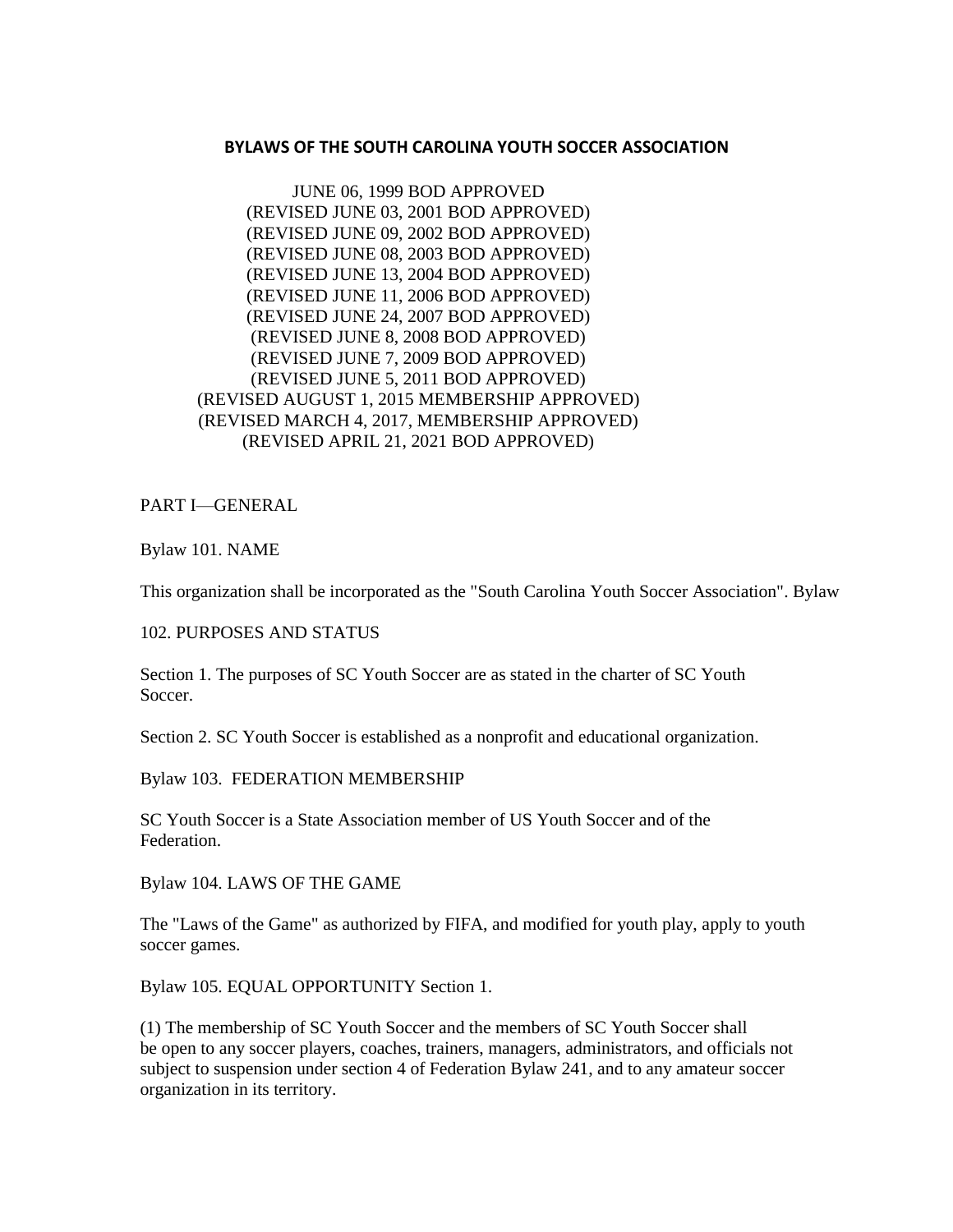(2) SC Youth Soccer will not discriminate against any individual on the basis of race, color, religion, age, sex, or national origin.

(3) The Federation articles of incorporation, bylaws, policies, and requirements take precedence over and supersede the governing documents and decisions of the SC Youth Soccer and its members to the extent applicable under state law, and SC Youth Soccer and its members will abide by those articles, bylaws, policies, and requirements.

(4) SC Youth Soccer will not join any organization that has requirements that conflict with the Federation's articles, bylaws, policies, and requirements.

(5) SC Youth Soccer shall register all of its players, coaches, teams, referees, and administrators with the Federation at least once each year and timely pay all dues and fees of the federation.

(6) SC Youth Soccer and its members will abide by the Federation's articles, bylaws, policies, and requirements on interplay.

(7) SC Youth Soccer shall have a board of Directors selected through an open and democratic election process.

(8) Actions and policies adopted by the Board of Directors of SC Youth Soccer shall be reported to its membership, or their authorized representatives, at least once each year at a meeting of the membership, with at least 30 days' notice in advance of the meeting.

(9) SC Youth Soccer shall provide to the Secretary General of the Federation an annual report on the activities of SC Youth Soccer and the most current annual financial statements within 90 days after the start of the Federation's seasonal year.

(10) SC Youth Soccer will (a) provide annually to the Federation copies of the SC Youth Soccer constitution, bylaws, and other governing documents, (b) submit changes to those documents to the Federation for review not later than 90 days after adoption, and (c) make copies of those documents available to its members.

(11) SC Youth Soccer will provide equitable and prompt hearing and appeal procedures to guarantee the rights of individuals to participate and compete. Those procedures shall include that all grievances involving the right to participate and compete in activities sponsored by the Federation and SC Youth Soccer and its members may be appealed to the

Federation's Appeals Committee that shall have jurisdiction to approve.

(12) SC Youth Soccer shall maintain its tax-exempt status under the Internal Revenue Code.

(13) SC Youth Soccer shall adopt policies prohibiting sexual and physical abuse that meet certain minimum criteria established by the Federation (subject to any contrary requirements contained in state or local law applicable to SC Youth Soccer).

(14) SC Youth Soccer will allow the Federation to review the documents and procedures of SC Youth Soccer, and on request of the Federation, not less than once every 4 years to determine compliance with these bylaws.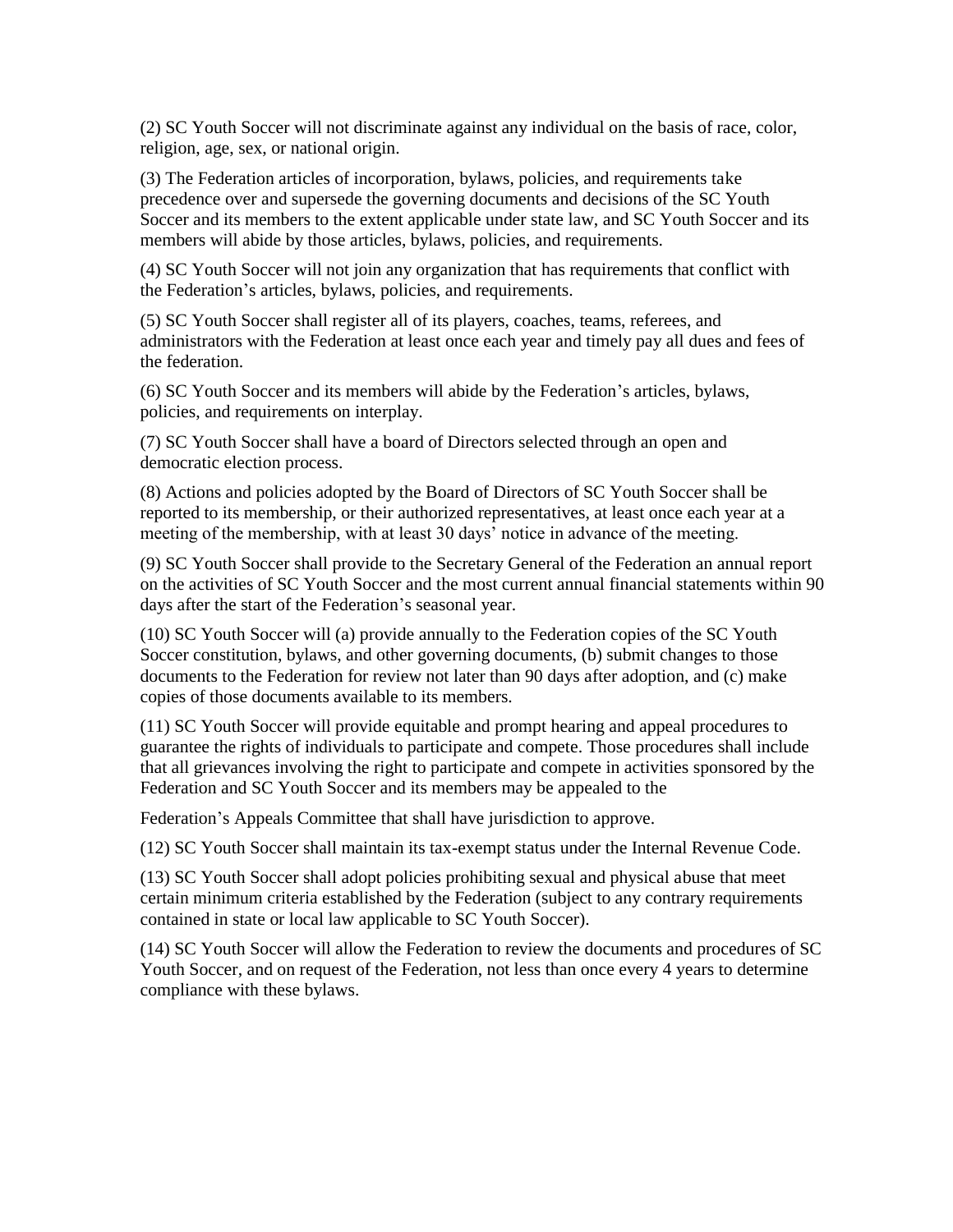Section 2. Individuals serving on the Board of Directors or any Council or committee of SC Youth Soccer shall be selected without regard to that individual's race, color, religion, national origin, or sex.

Section 3. SC Youth Soccer may not have eligibility criteria relating to amateur status more restrictive than those of the Federation.

Bylaw 106. SEASONAL AND FISCAL YEARS

Section 1. The seasonal year of SC Youth Soccer shall begin on September 1 of one calendar year and end on August 31 of the following calendar year.

Section 2. The fiscal year of SC Youth Soccer shall begin on June 1 of one calendar year and end on May 31 of the following calendar year.

Bylaw 107. USE OF NAME AND LOGO AND COLORS

Section 1. No one may use the name or initials of SC Youth Soccer, any of its trade names including SC Youth Soccer and SC Youth Soccer, or any of its logos except as provided under these bylaws or except with the express written consent of SC Youth Soccer.

Section 2. The colors of SC Youth Soccer are red, white, and blue.

Bylaw 108. ROBERT'S RULES OF ORDER AND QUORUM

Section 1. Except as otherwise provided in these bylaws, all meetings shall be conducted in accordance with the latest authorized edition of Robert's Rules of Order.

Section 2. A quorum at any meeting shall be a majority of the total number of eligible votes of all members.

Bylaw 109. DEFINITIONS

Except as otherwise provided, these definitions apply to these bylaws and all policies of

SC Youth Soccer:

(1) "Amateur Sports Act" means the Ted Stevens Olympic and Amateur Sports Act

(chapter 2205 of title 36, United States Code).

(2) "Board of Directors" means the Board of Directors of SC Youth Soccer established under Bylaw 411.

(3) A "Club" is an organization that is a member of SC Youth Soccer and that has an identifiable membership of at least one hundred (100) youth soccer players within a territory determined by the SC Youth Soccer Board of Directors. This organization is in place to carry out SC Youth Soccer's programs for youth players. Groups seeking membership in SC Youth Soccer and fulfilling all other requirements for same but having fewer than one hundred (100) youth players may be granted annual provisional status for a seasonal year by a majority vote of the Board of Directors but will not be eligible to vote at any annual general meeting until such a time as its player membership equals at least one hundred (100) players.

(4) "Consent of the Board" means a majority vote of the Board of Directors.

(5) "District" means one of those districts established under Bylaw 322.

(6) "Federation" means the United States Soccer Federation, Inc.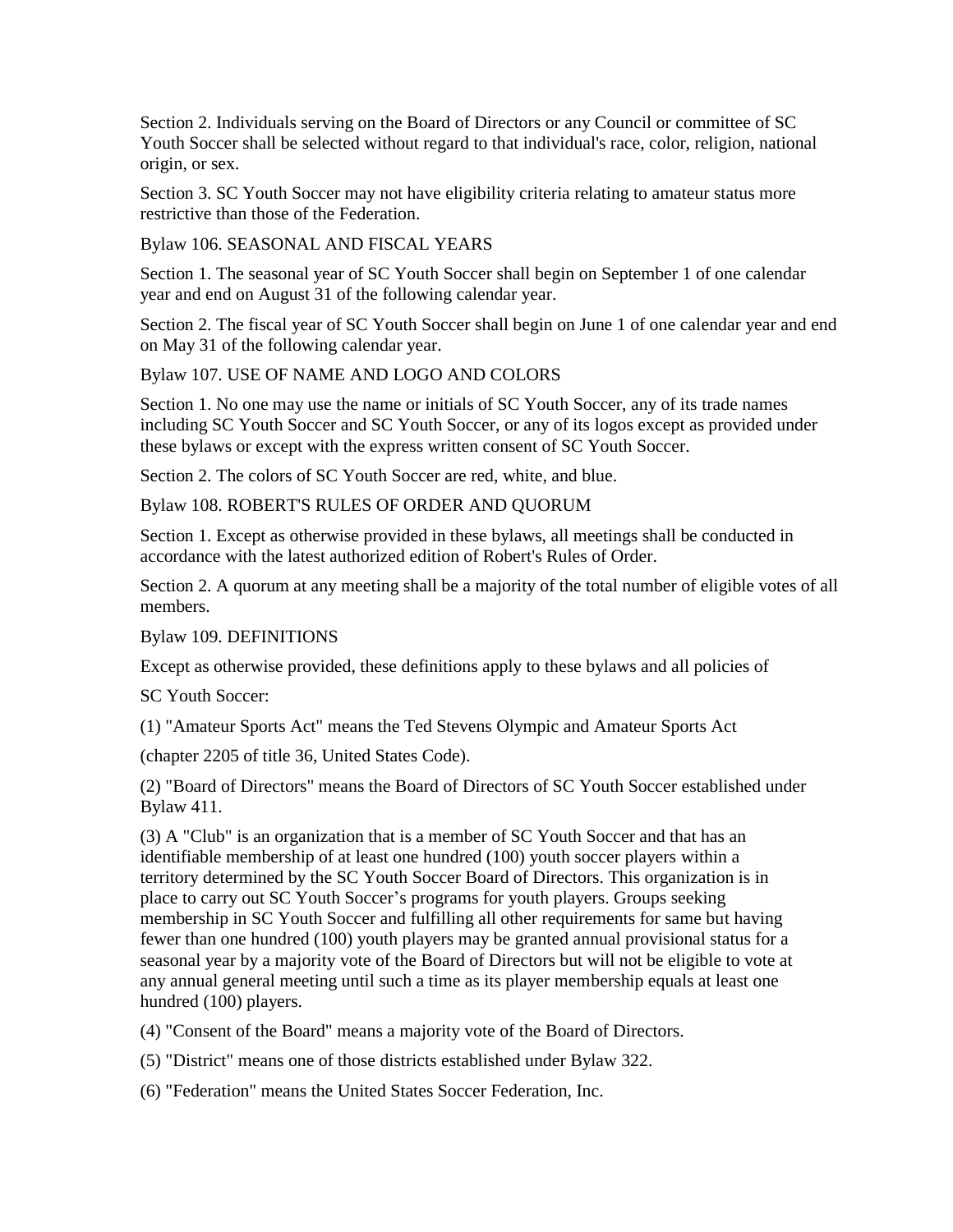(7) 'FIFA" means the Federation Internationale de Football Association of which the

Federation is the national association member for the United States.

(8) "Individual Member" means an individual who is a member as provided under Bylaw 231.

(9) "League" means an organization consisting of four or more teams, for the purpose of playing under a common set of administrative and competition rules.

(10) "Organization Member" means an organization that is classified as such a member of

SC Youth Soccer as provided by Bylaw 202.

(11) "SC Youth Soccer" means the South Carolina Youth Soccer Association.

(12) "Soccer Organization" means any organization whose primary focus is on the growth and development of soccer as a sport.

(13) "State Council" means the State Council of SC Youth Soccer as provided under Bylaw 311.

(14) "Team" means a group of soccer players playing on the same side in soccer games.

(15) "USOC" means the United States Olympic Committee that is the corporation established under the Amateur Sports Act to oversee all amateur athletic activity in the United States.

(16) "US Youth Soccer" means the United States Youth Soccer Association, Inc.

(17) "Youth player" means an individual who has not reached 19 years of age prior to August 1 immediately before the start of any seasonal year. A player who reaches 19 years of age during a seasonal year is allowed to complete that seasonal year. A player who reaches 19 years of age during August of one seasonal year shall be allowed to complete all of the next seasonal year.

# PART II—MEMBERSHIP

Subpart A—General

Bylaw 201. ELIGIBILITY

The membership of SC Youth Soccer is open to all soccer organizations and all soccer players, coaches, trainers, managers, administrators, volunteers, and officials without discrimination on the basis of race, color, religion, age, sex, or national origin.

# Bylaw 202. MEMBERSHIP CATEGORIES

SC Youth Soccer has the following categories of membership:

(1) Organization Members composed of the following classifications of members:

(A) Club as defined under Bylaw 105, Section 1(3) or

(B) League as defined under Bylaw 105 Section 1(10) (2) Individual Member as provided under Bylaw 231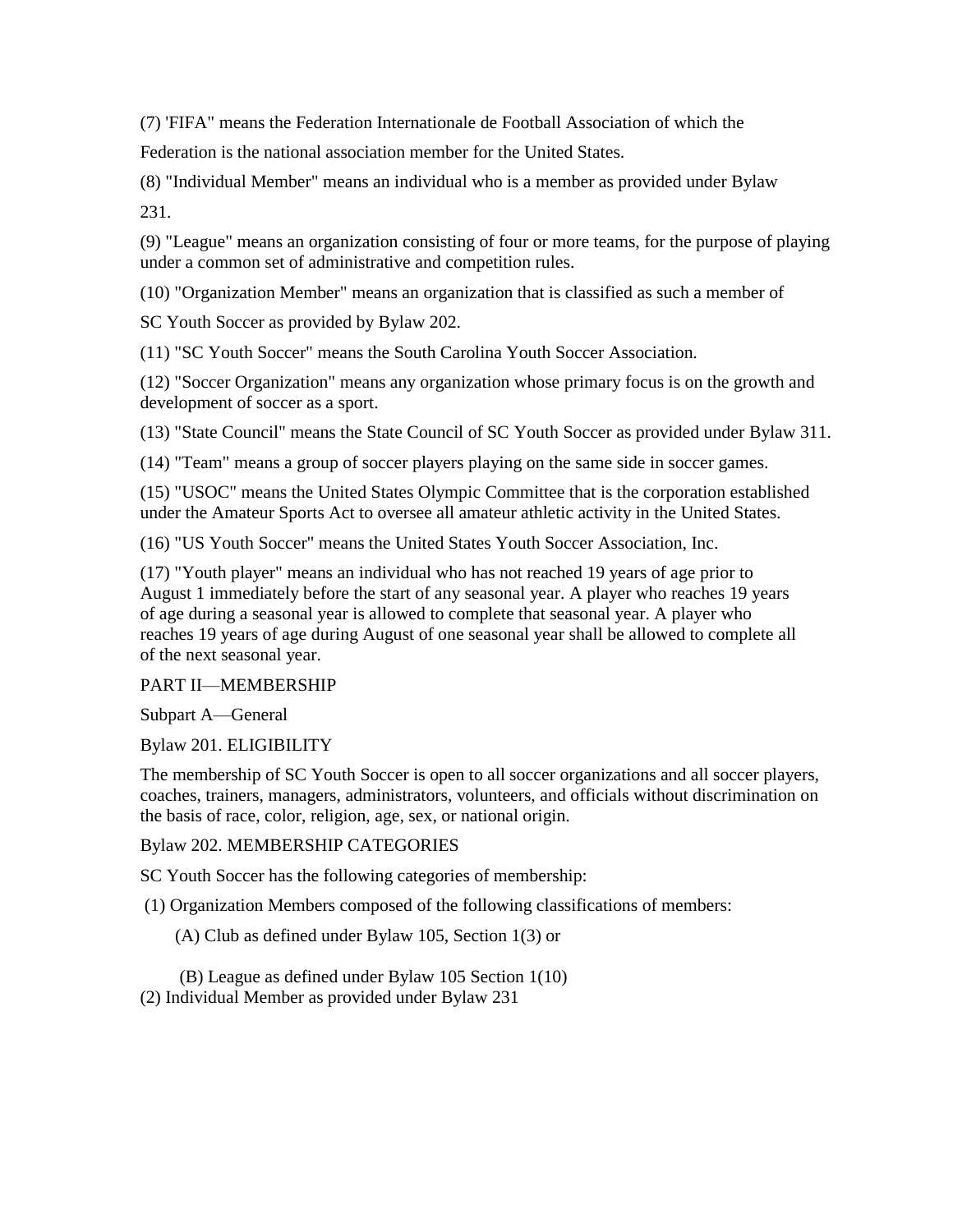## Subpart B—Organization Members

## Bylaw 211. ADMISSION TO MEMBERSHIP

Section 1. An organization desiring to become an Organization Member of SC Youth Soccer must submit a written application for membership to the SC Youth Soccer Office. The applicant shall specify the classification of Organization Member being applied for. The applicant shall include with the application copies of its charter or articles of incorporation, bylaws, rules, regulations, any rules of play, and other governing documents appropriate to understanding the structure and activities of the organization.

Section 2. On completion of the Rules and Compliance Committee's review of the application, the Compliance Officer shall submit a report to the Board of Directors with recommendations for consideration at its next meeting.

### Bylaw 212. TERMS OF MEMBERSHIP

Section 1. The term of membership of an Organization Member is for one seasonal year. However, if an organization is admitted as an Organization Member, the membership is effective immediately. Membership renews each seasonal year for members in good standing upon receipt of all affiliation forms by SC Youth Soccer.

Section 2. Membership in SC Youth Soccer is not transferable or assignable. Membership terminates when SC Youth Soccer dissolves, the Organization Member dissolves, or the Individual dies, or as otherwise provided under these bylaws.

Section 3. With the consent of the Board of Directors, an Organization Member may change its organizational structure without losing its membership in SC Youth Soccer. However, if the change in the organizational structure is of such a nature that it would change Member from one classification of Organization Member to another classification of Organization Member, the Member must apply for that new classification of Organization Member of SC Youth Soccer as a new member of SC Youth Soccer for the next seasonal year.

Bylaw 213. GENERAL RESPONSIBILITIES

Section 1. Each Organization Member must do the following:

(1) to the extent consistent with applicable law, comply with the bylaws of SC Youth Soccer and the Federation as they apply to the classification of Member to which the Organization Member belongs;

(2) to the extent consistent with applicable law, comply with policies and requirements of SC Youth Soccer with respect to SC Youth Soccer's internal operations and the administration of SC Youth Soccer programs;

(3) submit to SC Youth Soccer any amendment to its charter or articles of incorporation, bylaws, rules, and regulations not later than 60 days prior to the beginning of the seasonal year;

(4) pay fees due SC Youth Soccer by the deadline the fees are required to be paid; and

(5) comply with the Amateur Sports Act, to the extent applicable.

Section 2. Each Organization Member shall retain its own autonomy except as otherwise provided in these bylaws.

Bylaw 214. ORGANIZATION MEMBER RESPONSIBILITIES

Section 1. In addition to other requirements of these bylaws, each Club or Soccer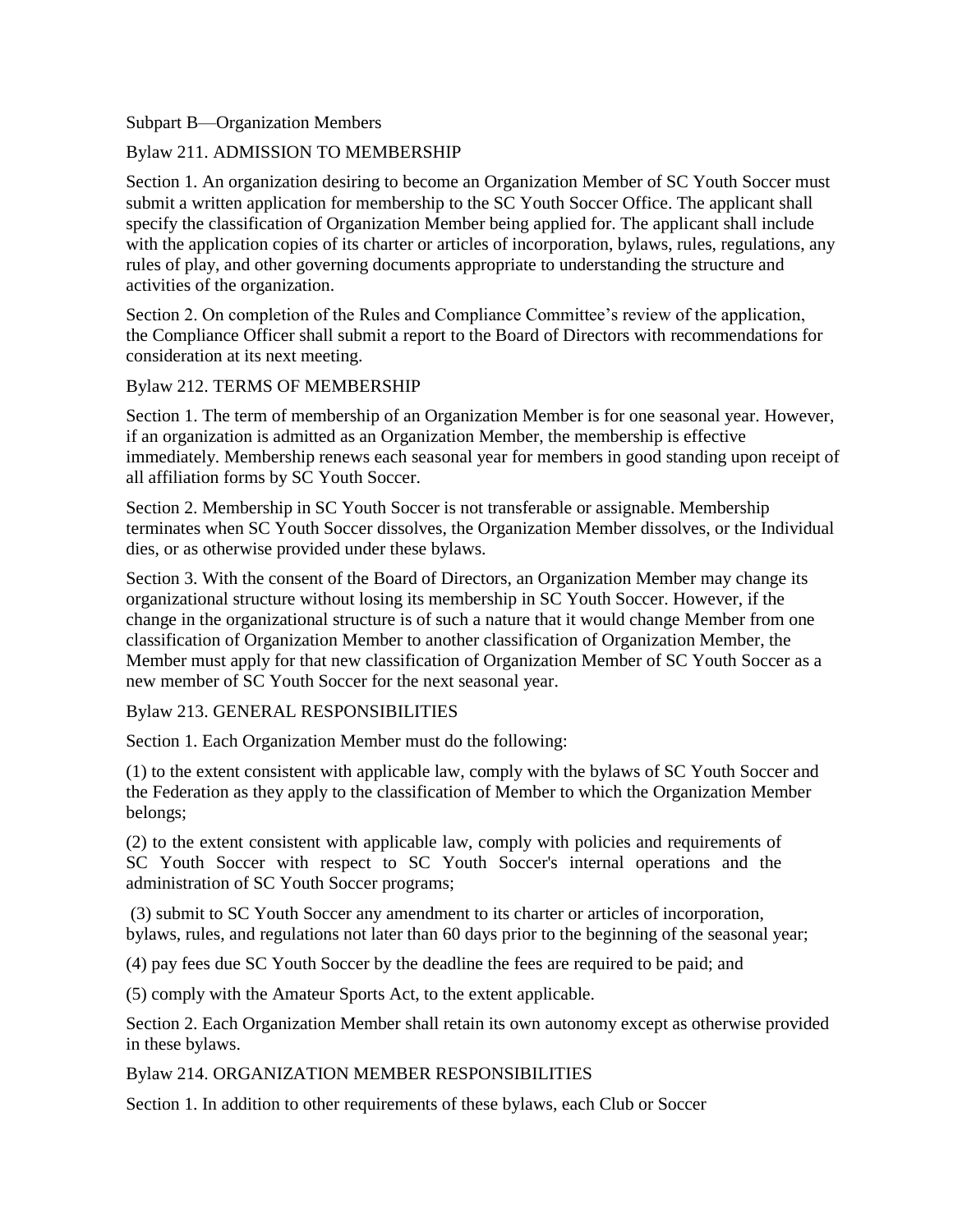Organization shall—

(1) register with SC Youth Soccer all of its players, coaches, and administrators participating with SC Youth Soccer;

(2) provide SC Youth Soccer at least once each seasonal year the names and addresses of its players, coaches, and administrators;

(3) require that each organization member of SC Youth Soccer register every individual player, coach, team and administrator that is sponsored, financed, coached, organized or administered by that Club or Soccer Organization with an organization member of USSF. (4) Reasonable proof of membership must be submitted to SC Youth Soccer to show such membership exists with other organization members of USSF;

(5) provide and coordinate opportunities for every player under its jurisdiction to participate in soccer at the developmental, intermediate, and/or advanced levels; and

(6) comply with requirements pertaining to District, State, regional, interstate, national, and international competition and other competitions approved or sponsored by SC Youth Soccer and as required by the Federation.

Section 2. SC Youth Soccer and each Organization Member are responsible for establishing and monitoring a risk management program within its jurisdiction. At a minimum, the program must include—

(1) use of an employment/volunteer disclosure statement for all volunteers, employees, coaches, and program administrators who are involved with any approved or sponsored program of the Organization Member or of the State Association;

(2) identification of a Risk Management Coordinator and an alternate for the organization;

and

(3) compliance with all SC Youth Soccer Risk Management programs.

Subpart C – Individual Members

Bylaw 231. INDIVIDUAL MEMBERS

An individual who is a player, coach, referee, or administrator is a member of SC Youth Soccer –

(1) through that individual's membership or association with an Organization Member; (2) as an elected officer or member of the Board of Directors;

(3) if the individual occupies an unpaid administrative position established under Bylaw

324; or

(4) as a committee member of SC Youth Soccer. Subpart D—Fees

Bylaw 241. FEES

Section 1. Each Organization Member shall pay to SC Youth Soccer annual fees established by the Board of Directors.

Section 2. Each Individual Member shall pay to SC Youth Soccer annual fees established by the Board of Directors.

Subpart E—Suspensions, Fines, Terminations, and Reinstatement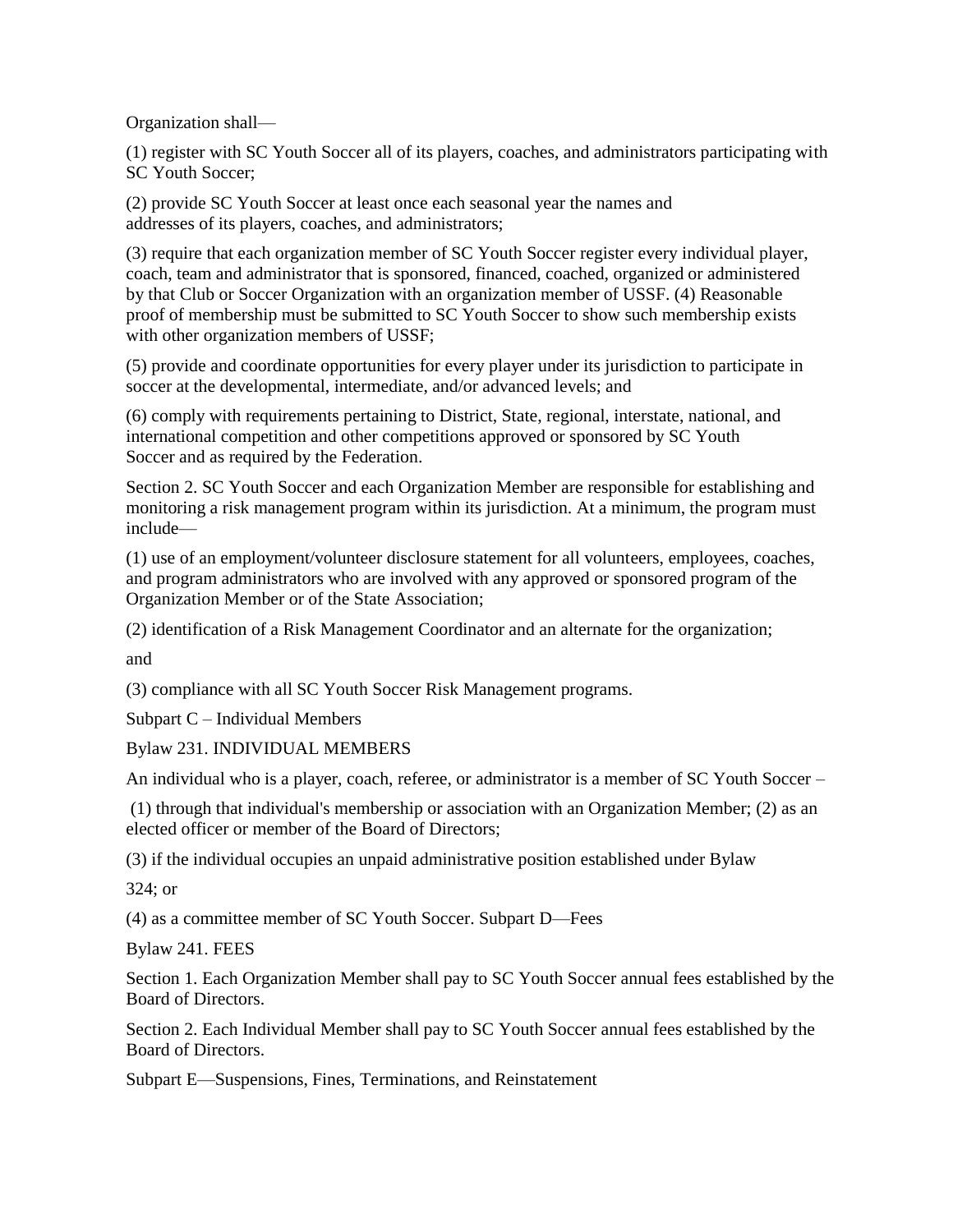## Bylaw 251. SUSPENSIONS, FINES, AND TERMINATIONS

Section 1. An Organization Member or Individual Member failing to pay any fees due SC Youth Soccer shall be provided written notice of the delinquency. If those fees are not paid within 30 days after the date of the notice of delinquency, the delinquent Member shall be suspended from membership in SC Youth Soccer. Unless otherwise provided by the Board of Directors, the membership of the Member shall be terminated automatically if the Member has failed to pay those fees for a period of 90 days after the date specified in the notice of delinquency. The Member shall be notified in writing of its suspension and the date on which membership will be terminated if the fees remain unpaid. This should be mailed certified receipt.

Section 2. The membership of an Organization Member may be terminated by the Board of Directors for cause by a two-thirds majority vote of the Board of Directors.

Section 3. (a) The Board of Directors may suspend, fine, or suspend and fine any member of SC Youth Soccer, and terminate the membership of anyMember, if the Board determines that—

(1) the conduct of the member is adverse to the best interests of soccer or SC Youth

Soccer; or

(2) The member has not complied with the requirements of its membership in SC Youth Soccer.

(b) The Board of Directors may act under subsection (2) of this section to suspend or terminate a member only after a hearing held before the Board of Directors at the office of SC Youth Soccer or such other location as the Board of Directors shall set, so long as the member is provided fifteen (15) days written advance notice of the time and place of the hearing. At such hearing, the member shall be afforded a reasonable opportunity to present evidence in support of the member's position and may be represented by an attorney if it so chooses.

Section 4. A suspension or other disciplinary action imposed by SC Youth Soccer in accordance with these bylaws shall be recognized by all members of SC Youth Soccer on notification by SC Youth Soccer. Suspensions and other disciplinary actions imposed by members of SC Youth Soccer shall be recognized by SC Youth Soccer and all other SC Youth Soccer members on proper notification to SC Youth Soccer.

# Bylaw 252. SUSPENSION BECAUSE OF LITIGATION

Section 1. Any person participating in a SC Youth Soccer program, or in a program of an Organization Member, who becomes a defendant in litigation detrimental to the welfare of youth soccer players or litigation based on activities detrimental to the welfare of youth soccer players, shall be suspended from all soccer-related activities. Suspensions under this bylaw shall be determined by the SC Youth Soccer Board of Directors. Matters detrimental to the welfare of youth players shall include crimes of moral turpitude and felonies. Any suspension imposed must be approved by a two-thirds vote of the Board of Directors who shall have sole discretion of what information such decision is based upon. For any suspension issued without a hearing, the suspended person may request a review of the decision and submit additional written information to the Board. Review of any suspension is solely in the discretion of the Board.

Section 2. On completion of the litigation, the suspended person may inform the SC Youth Soccer Board of Directors that the litigation has been completed and request that the suspension be terminated and the person reinstated. SC Youth Soccer may grant the request of the person or, if the decision of the litigation was adverse to the person, may continue the suspension for a period specified by SC Youth Soccer, fine the person, terminate all membership of that person with SC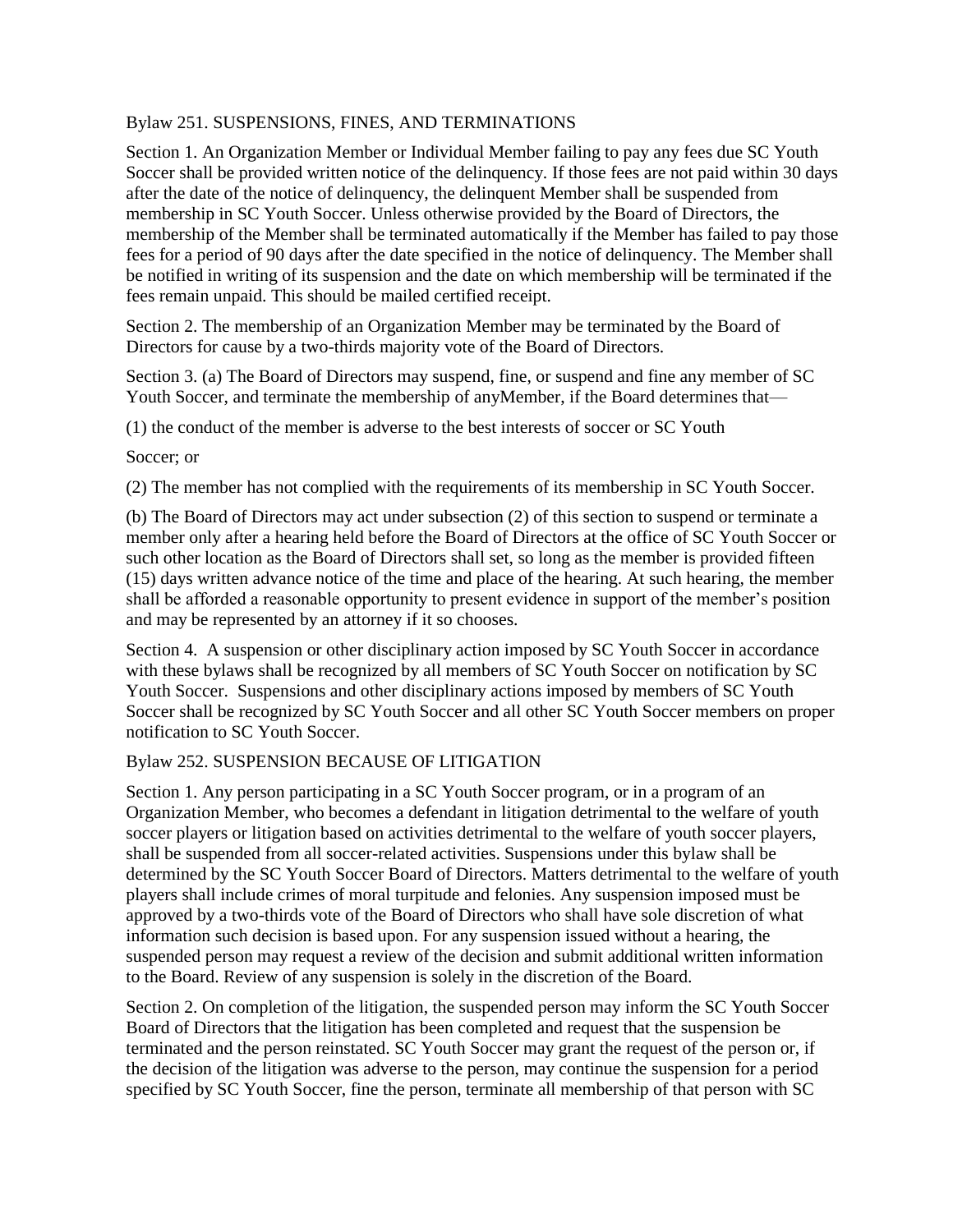Youth Soccer and its members, any combination of those penalties, or impose any other requirements deemed appropriate for reinstatement.

Bylaw 253. RESIGNATIONS

AnyMember may resign from SC Youth Soccer by submitting a written resignation to SC Youth Soccer Board of Directors. The resignation need not be accepted by the Board to be effective. A Member's resignation does not relieve the Member of any obligation to pay any fees that had been accrued and were unpaid before the effective date of the resignation.

Bylaw 254. REINSTATEMENT

A suspended Member of SC Youth Soccer may submit a written request for reinstatement to the SC Youth Soccer Board of Directors. The Board of Directors may reinstate the membership of a suspended Member on reasonable terms that the Board considers appropriate.

PART III—ORGANIZATION

Subpart A—Voting

Bylaw 301. ORGANIZATION MEMBERS

Section 1. (a) Each Club is entitled to vote at State Council Annual General Meetings and District Council Annual General Meetings. A Club shall have the following number of votes:

(1) 100–499 players - 1 vote

(2) 500–999 players - 2 votes

(3) 1,000-1499 players - 3 votes

(4) 1500 – 2499 players – 4 votes

(5) 2500-3499 players – 5 votes

(6) 3500-4499 players – 6 votes

 $(7)$  4500 – 5499 players – 7 votes

(8) 5500 – 6499 players – 8 votes

1 vote for every 1000 above 1500 players.

(b) (1) At each State Council Annual General Meeting, the number of votes of a Club is determined by the number of players registered by the Club with SC Youth Soccer for the current seasonal year. The determination of the number of votes for the current seasonal year shall be as of thirty days before the beginning of the State Council Annual General Meeting

(2) At State Council Annual General Meetings and, a Club may send delegates to each of those meetings equal to the number of votes it is allowed to cast at the meeting. All votes of the Club may be cast by any of the delegates present at the time of the vote or a single delegate.

Section 2. No Organization Member having a vote at a meeting of the State Council may have its votes cast by proxy.

Section 3. Except as otherwise provided for in these bylaws for officers or members of the

Board of Directors, Individual Members are not entitled to vote at any meeting.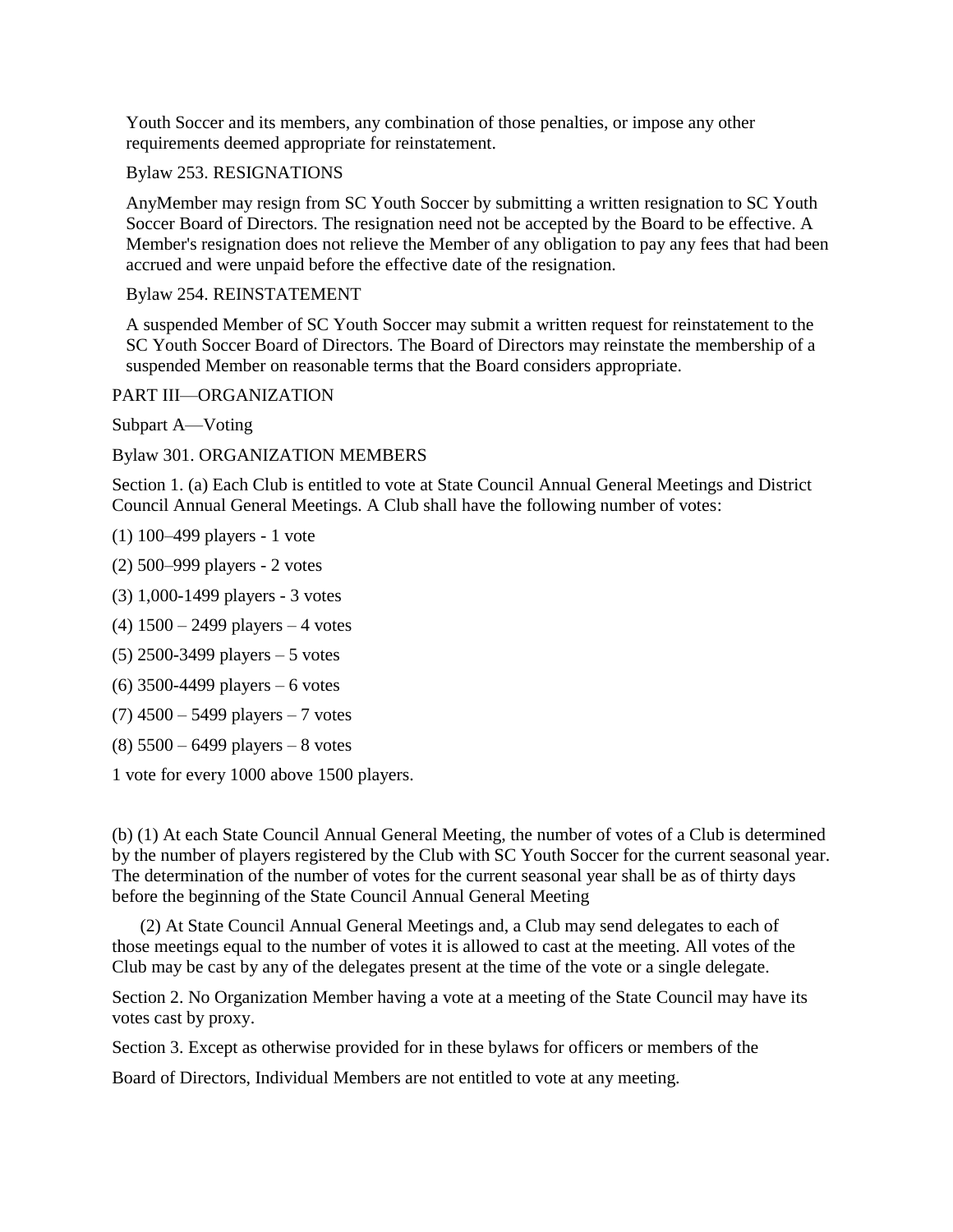Section 4. Clubs with 99 or fewer registered players in any year may be moved to provisional status for that year by a majority vote of the Board of Directors, and will not be allowed to vote at State Council Annual General Meetings.

Bylaw 302. OFFICERS

Section 1. The individual who is chairing the State Council Annual General Meeting may vote only to break a tie vote or when voting by ballot.

Section 2. The President (if not chairing the meeting), Vice President, Secretary, Treasurer, and District Representatives are entitled to one vote each at State Council Annual General Meetings.

Bylaw 303. VOTING BY MAIL

The Board of Directors may authorize the members of the Board of Directors to vote by mail, electronic mail, or telephone on any matter that the membership of the Board of Directors may vote on.

Bylaw 304. LIMITATION

An individual may vote at any meeting of SC Youth Soccer in only one capacity. Subpart B—State Council

# Bylaw 311. COMPOSITION AND GENERAL AUTHORITY

Section 1. SC Youth Soccer has a State Council that is composed of representatives of Clubs and the SC Youth Soccer Board of Directors. The representatives from a Club must be a member of their Board of Directors or hold a written proxy from the Club President and may represent only one Club at this meeting.

Section 2. The State Council has the authority to elect the following officers:

(1) President

(2) Vice President

(3) Secretary; (4) Treasurer;

(5) District Representatives: by membership within the district

Bylaw 312. ANNUAL GENERAL MEETINGS

Section 1. The State Council shall hold an annual general meeting each seasonal year. Section 2. SC Youth Soccer shall provide to each Organization Member and the Board of Directors—

(1) at least 30 days before the date of the meeting, notice of the annual meeting, giving the date, time, and location of the meeting; and

(2) at least 30 days before the date of the meeting, a proposed agenda.

Bylaw 313. SPECIAL MEETINGS

Section 1. (a) A special meeting of the State Council may be called at any time on request of—

- (1) the President of SC Youth Soccer; or
- (2) a majority of the Board of Directors;

(b) The request shall state the business items to be considered at the special meeting. No other items may be considered at the meeting.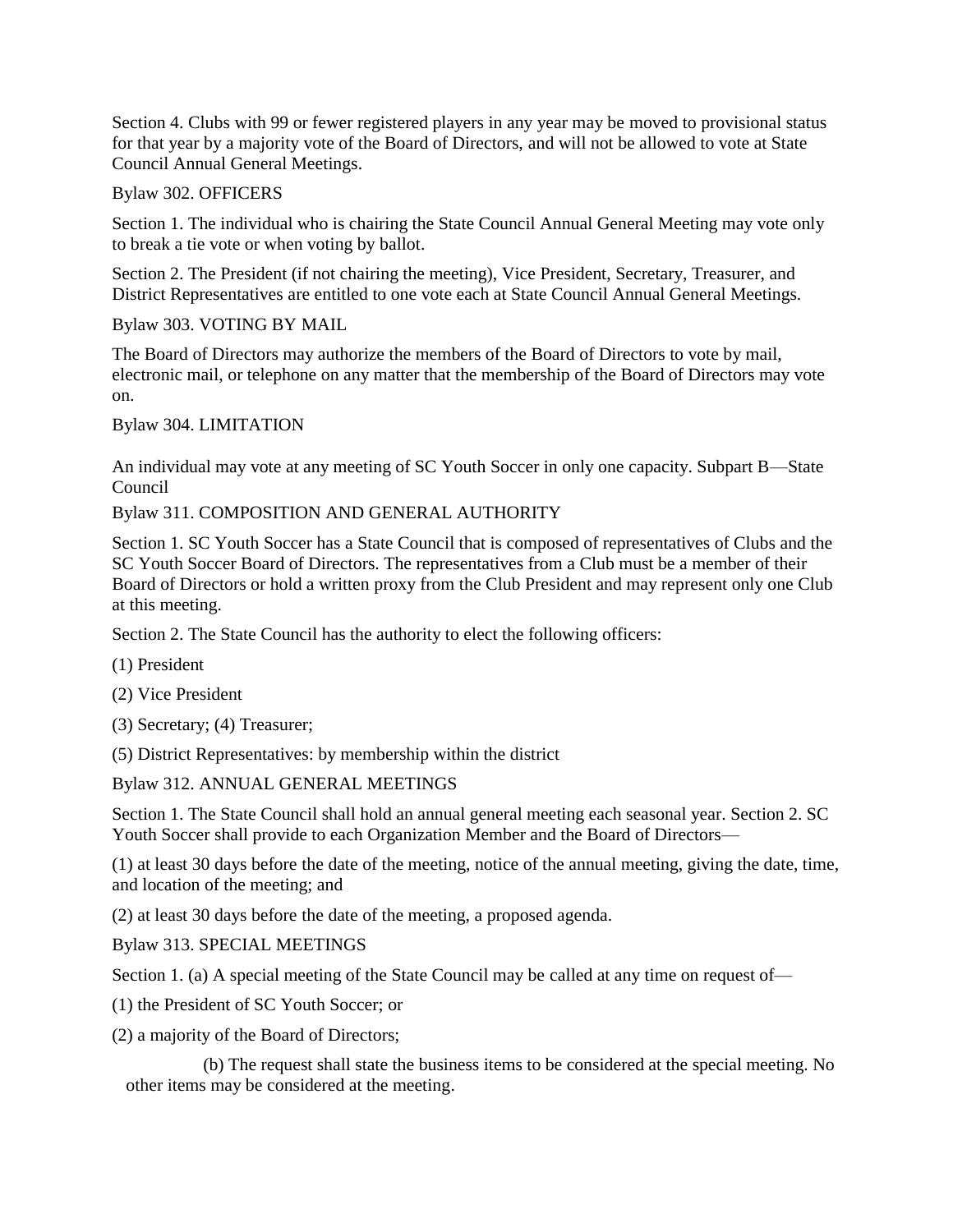Section 2. Notice of a special meeting shall be provided to each Club and the Board of Directors at least 30 days before the date of the meeting. The meeting must be held within 60 days of the request by the President or majority of Board of Directors.

### Bylaw 314. PLACE OF MEETING

The Board of Directors may designate any place within the State of South Carolina as the place of meeting for a meeting of the State Council.

Subpart C—Districts

Bylaw 321. GENERAL REQUIREMENTS

Section 1. SC Youth Soccer has the following 3 geographic districts: District 1 (Piedmont District), District 2 (Mid-State District), and District 3 (Coastal District).

Section 2. Each Club shall be a member of the District within whose geographic boundaries it is located.

Section 3. Each League shall be a member of the District within whose geographic boundaries its chief administrative officer or President resides.

# Bylaw 322. GEOGRAPHIC BOUNDARIES OF DISTRICTS

Section 1: The Piedmont District is defined as - East of Georgia /South Carolina border. West of US 321 from NC border to SC 121 at Chester. SC 121 from Chester to Johnston. US 25 from Johnston to I - 20. North of I - 20. South of the SC/Georgia border.

Section 2: The Mid-State District is defined as - Eastern boundary of Piedmont District west of I – 95, North of the SC/Georgia border. South of the NC / SC border.

Section 3: The Coastal District is defined as - East of  $I - 95$  except for the inclusion of the counties of Chesterfield, Marlboro and Darlington, West of the Atlantic Ocean. North of the SC/Georgia border. South of the NC / SC border.

Section 4. The districts may be realigned or new districts established by a two-thirds vote of the Board of Directors.

# PART IV—OFFICERS AND BOARD OF DIRECTORS

Subpart A—Officers

Bylaw 401. OFFICERS

Section 1. The officers of SC Youth Soccer elected by the State Council are the President, Vice President, Secretary, Treasurer and the District Representatives.

Bylaw 402. ELECTIONS

Section 1. The President and Secretary of SC Youth Soccer are elected for terms of two (2) years at the annual State Council meeting of SC Youth Soccer held in even-numbered years. The Vice President and Treasurer of SC Youth Soccer are elected for terms of two (2) years at the annual State Council meeting of SC Youth Soccer held in odd-numbered years.

Section 2. District Representatives for the Coastal and Piedmont District are elected in odd years. District Representative for MidState and any additional District are elected in even years.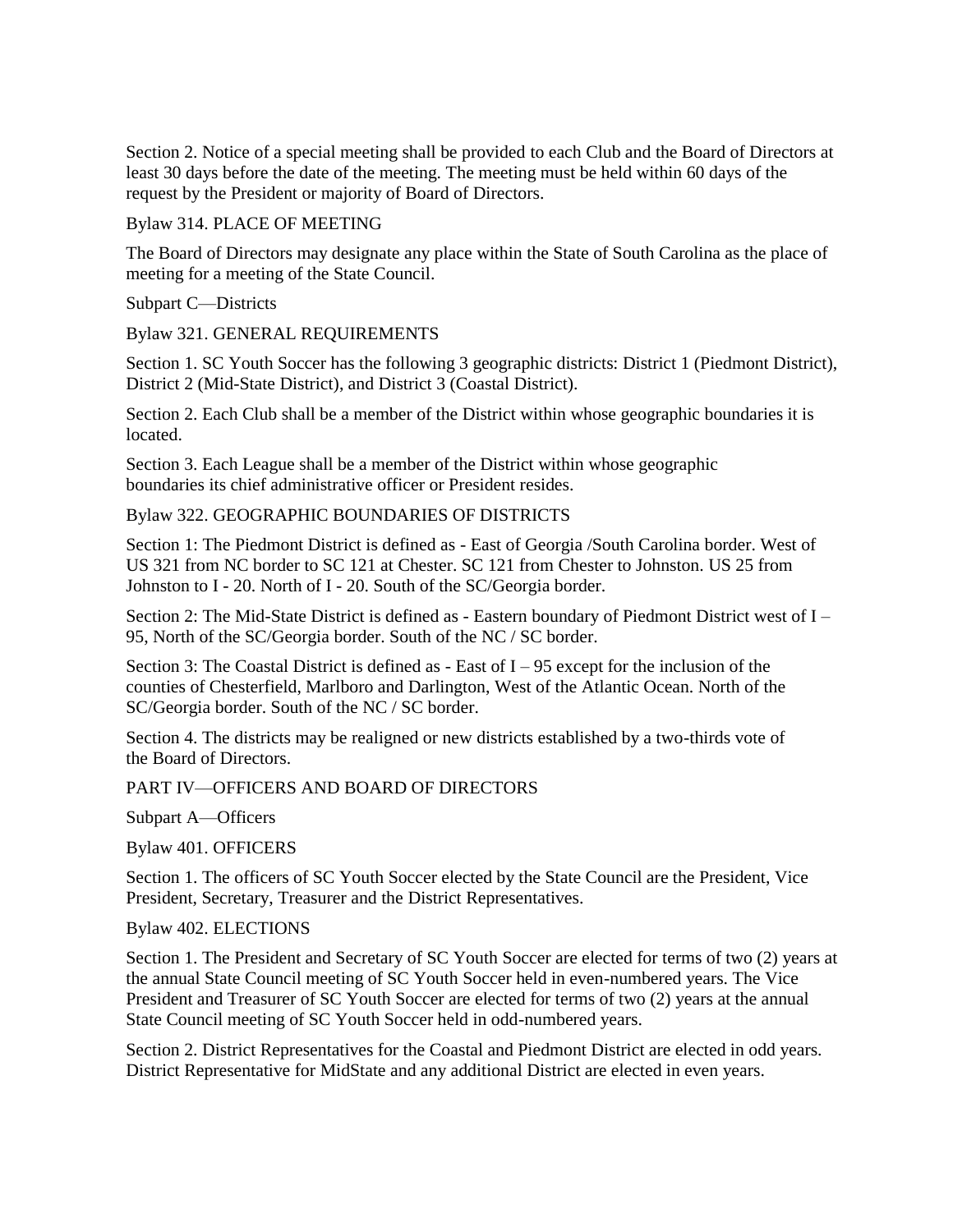Section 3. An officer referred to in this bylaw commences the officer's term of office after the adjournment of the meeting at which the officer was elected or appointed, or, if filling a vacancy before the expiration of a term of office, immediately after elected to fill the vacancy.

Bylaw 403. DUTIES OF STATE AND DISTRICT OFFICERS

Section 1. The President of SC Youth Soccer—

(1) is the chief executive officer of SC Youth Soccer;

(2) shall administer the affairs of SC Youth Soccer with the concurrence of the Board of

Directors;

(3) shall serve as chairman of all meetings of the State Council and Board of Directors; (4) shall establish SC Youth Soccer committees and make committee appointments as provided by Bylaws 501 and 502;

(5) may execute instruments for SC Youth Soccer that the Board of Directors authorizes to be executed;

(6) shall be authorized to sign all checks and official papers for SC Youth Soccer; and

(7) shall perform other responsibilities assigned by the Board of Directors.

Section 2. The Vice President of SC Youth Soccer shall

(1) assist the President of SC Youth Soccer;

(2) assume the duties of the President when the President is absent, cannot act, or refuses to act;

(3) be the Chairperson of the Discipline and Appeals Committee; and

(4) perform other responsibilities assigned by the Board of Directors or the President

Section 3. The Secretary of SC Youth Soccer shall—

(1) give proper notice of all SC Youth Soccer meetings;

(2) ensure that minutes of meetings of the State Council and the Board of Directors are taken and published;

(3) ensure the proper custody of the records and seal of SC Youth Soccer;

(4) be responsible for seeing that the corporate seal is affixed to all documents as authorized;

(5) ensure that a record is kept of the name and address and other information of each Member, Director, officer, and employee of SC Youth Soccer; and

(6) perform other responsibilities assigned by the Board of Directors or the President

Section 4. The Treasurer of SC Youth Soccer shall—

(1) direct the keeping of full and accurate accounts of receipts and disbursements of SC Youth Soccer, with the accounts being maintained at the state office of SC Youth Soccer to the extent approved by the Treasurer in accordance with the financial policies of SC Youth Soccer;

(2) oversee the preparation of financial statements on a monthly basis, with additional statements being prepared as directed by the Board of Directors;

(3) in accordance with the financial policies of SC Youth Soccer, secure an independent audit of the financial accounts and transactions of SC Youth Soccer;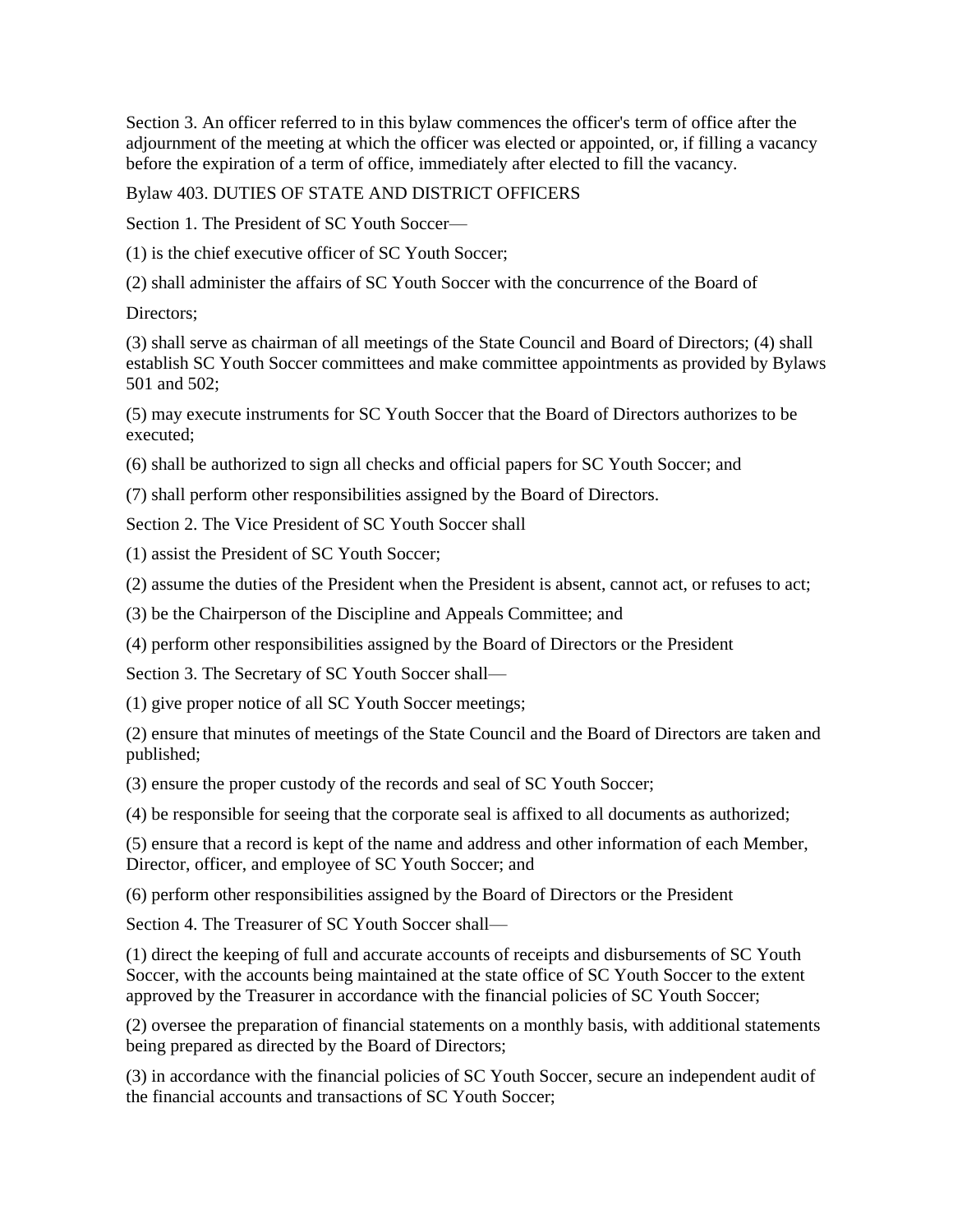(4) assist the Board of Directors in reviewing a proposed annual budget for SC Youth Soccer if requested by the Board of Directors;

(5) prepare papers regarding the tax exempt status of SC Youth Soccer; and

(6) perform other responsibilities assigned by the Board of Directors or the President

Section 5. Each District Representative must reside in their District

1) Perform responsibilities assigned by the Board of Directors or the President

Bylaw 404. REMOVAL

Section 1. Any officer referred to in Bylaw 401, or the Immediate Past President when serving as a member of the Board of Directors, or any member of the Board of Directors may be removed from office by a two-thirds vote of the Board of Directors.

Section 2. Any member of the Board of Directors who is not present for more than one- half of the scheduled Board of Directors meetings during the seasonal year shall be removed from office. This includes excused and unexcused absences.

Section 3. Any individual removed from the Board of Directors under Bylaw 404, Section 3, may apply in writing for reinstatement to the SC Youth Soccer President. Approval for reinstatement shall require a two-thirds vote of the Board of Directors.

### Bylaw 405. VACANCIES

Section 1. If the office of President of SC Youth Soccer becomes vacant for any reason, the Vice President shall become the President of SC Youth Soccer for the balance of the term.

Section 2. If the office of Vice President, Secretary, or Treasurer or a District Representative of SC Youth Soccer becomes vacant for any reason, the remaining members of the Board of Directors shall elect an individual to the office to fill the balance of the term.

### Bylaw 406. RESTRICTIONS

No officer referred to in Bylaw 401 nor anyMember of the Board of Directors or any District Officer may:

(1) receive compensation (except for reimbursement for expenses) for services as an officer;

(2) hold office with any Organization Member of SC Youth Soccer or the Federation; or (3) be a paid employee, or receive compensation (except reimbursement for expenses), from SC Youth Soccer or any Organization Member of SC Youth Soccer or the Federation.

(4) may be related by blood or marriage to any other serving member of the Board of Directors, the Executive Director or the Director of Coaching.

Subpart B—Board of Directors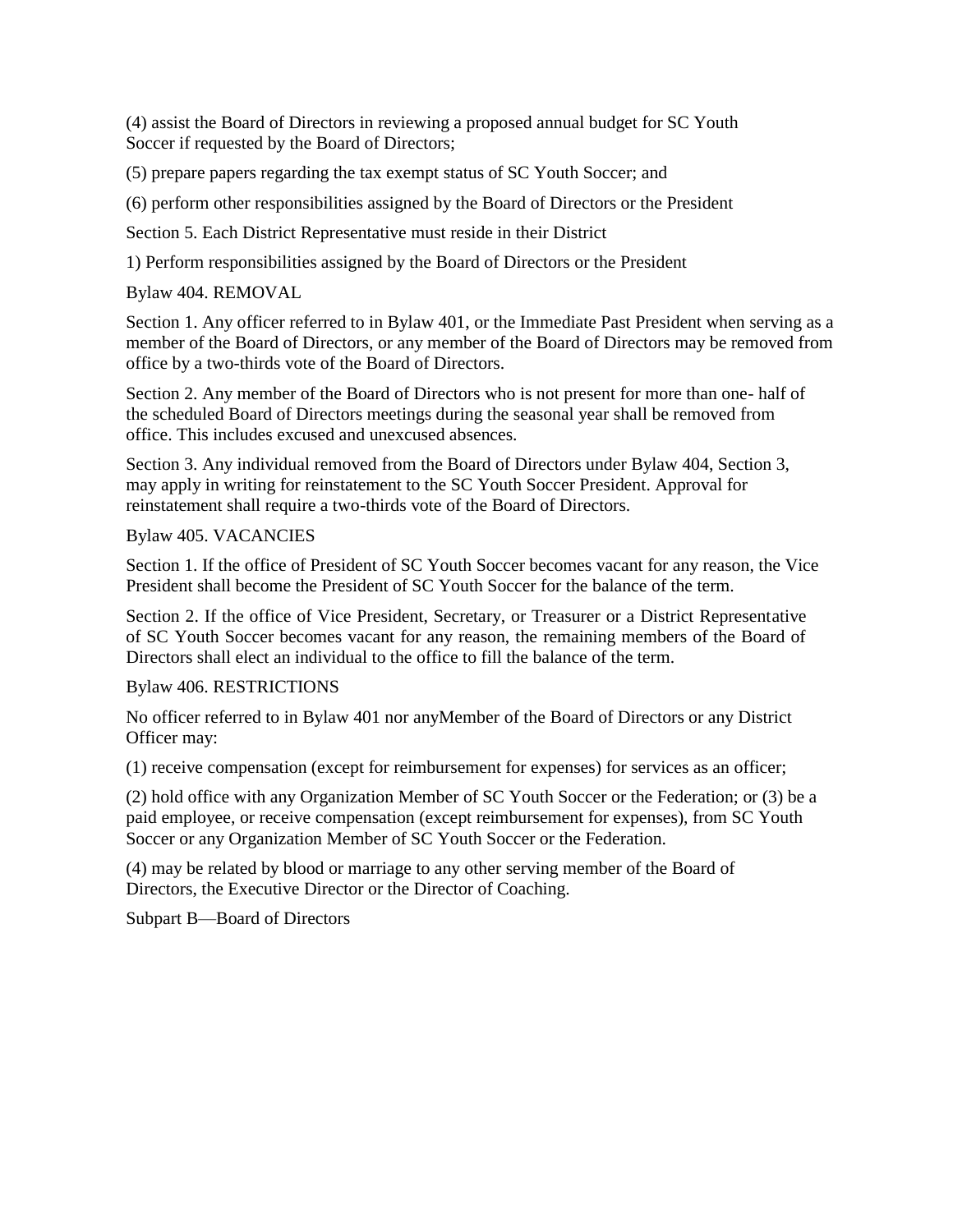## Bylaw 411. COMPOSITION AND GENERAL AUTHORITY

Section 1. (a) SC Youth Soccer has a Board of Directors. The Board of Directors is composed of the President, Vice President, Secretary, Treasurer, three District Representatives, Rules & Compliance Officer and the Executive Director (ex officio, non- voting).

(b) Each voting member of the Board of Directors has one vote, except that the individual presiding at a Board meeting may vote only in case of a tie or when voting by ballot.

(c) Executive Director is an ex-officio (non-voting) member of the Board of Directors.

Section 2. Except as otherwise provided in these bylaws, the Board of Directors shall –

(1) manage the affairs of SC Youth Soccer;

(2) enforce the bylaws, rules, policies, and procedures of SC Youth Soccer; (3) prepare for each annual meeting—

(A) a complete report on the activities of SC Youth Soccer since the last annual meeting;

(B) a proposed budget for the next fiscal year if requested by the Board of Directors ; and

(C) a complete financial report.

Section 3. The Rules & Compliance Officer shall be elected by the Board of Directors in even numbered years, and shall serve two-year terms.

(1) The Rules and Compliance Officer shall chair the State Rules and Compliance Committee.

Bylaw 412. MEETINGS

Section 1. The Board of Directors shall hold at least four regular meetings each seasonal year. The Board shall establish the time, place, and location of the meetings. At least 30 days prior written notice must be provided for regular meetings.

Section 2. (a) The Board of Directors may hold special meetings called at the request of the President of SC Youth Soccer or by a majority of the Board of Directors. The request shall state the business items to be considered at the special meeting. No other items may be considered.

(b) At least seven (7) days' notice of a special meeting shall be provided to all members of the Board of Directors before the date of the meeting.

Section 3. Proxies are not permitted at meetings of the Board of Directors.

PART V—COMMITTEES

Bylaw 501. STANDING COMMITTEES

Section 1. SC Youth Soccer has the following standing committees:

(1) Rules and Compliance Committee - Minimum 3 members - Rules and Compliance Officer as non-voting Chairperson except in case of a tie.

(2) Discipline and Appeals Committee - Minimum 3 members (the preference shall be one person from each district) - Vice President as non-voting Chairperson

(3) Finance Committee - Minimum 3 members - Treasurer Chairperson.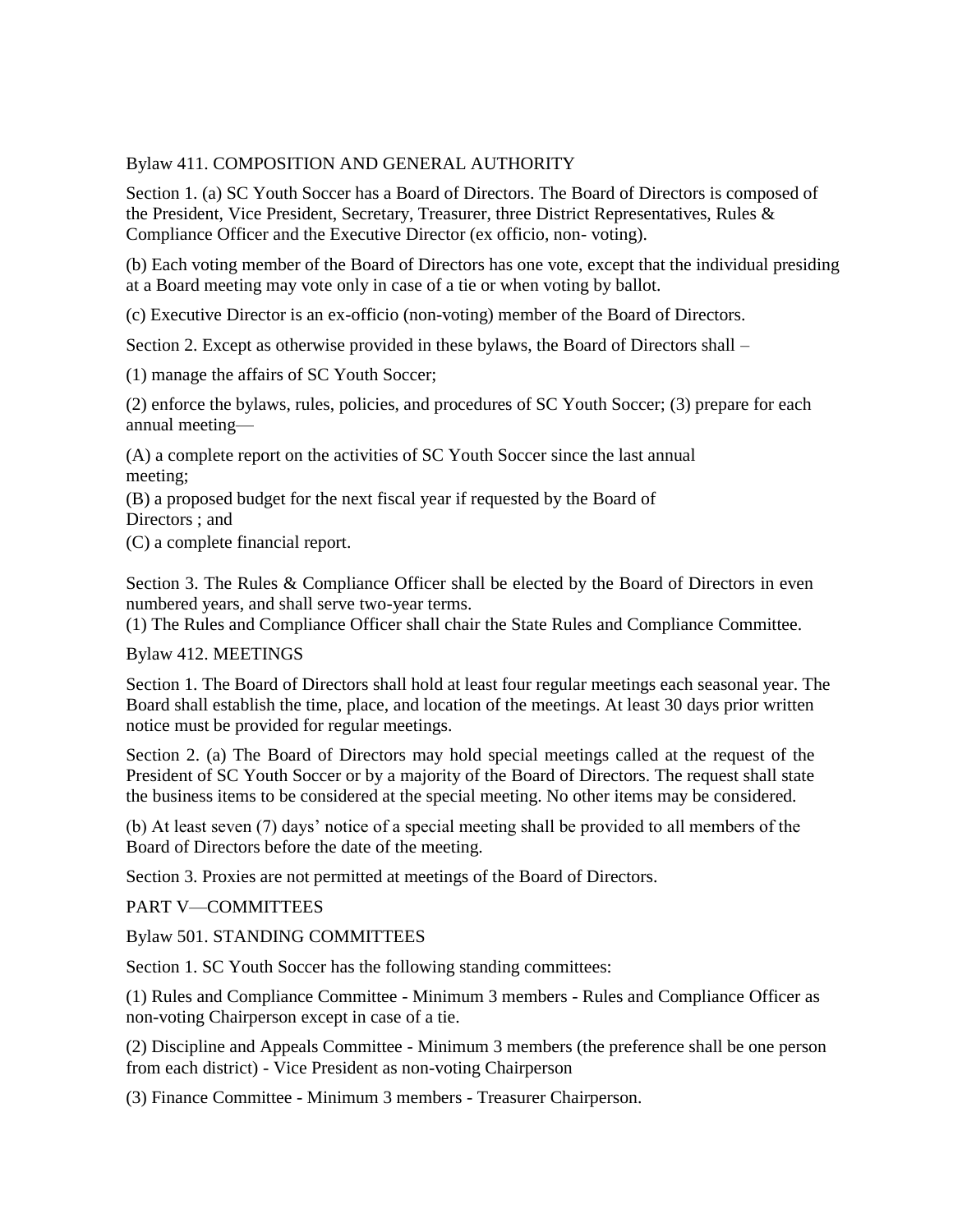(4) Risk Management Committee - President, Vice President (Chair), Treasurer, and Secretary

(5) Coaching Committee - Minimum 3 members

Section 2. Except as otherwise provided in these bylaws, the President shall nominate the members of each standing committee and the Board of Directors shall approve those appointments and prescribe the responsibilities of each standing committee.

Section 3. Members of the standing committees shall be appointed annually. A committee member continues to serve until a successor has been appointed.

## Bylaw 502. SPECIAL COMMITTEES

Subject to the approval of the Board of Directors, the President of SC Youth Soccer may establish special committees, appoint the members and chairperson of each of those committees, and prescribe the responsibilities of each.

## Bylaw 503. RESTRICTION

No member of a committee may receive compensation (except reimbursement for expenses) for services performed as a committee member.

## PART VI—ADMINISTRATIVE

Section 1 Administrative Operations

(1) Executive Director. The conduct of business and the management of the affairs of SCYSA shall be under the direction of the Executive Director.

(2) Accountability. The Executive Director shall be employed by the Board of Directors and report to the Board of Directors.

(3) Duties. The Executive Director shall:

a. Be responsible for the complete management of the operations of the Organization under the direction of the Board of Directors.

b. Be responsible for the employment of such personnel as required to carry out the operations of SCYSA provided that such employment falls within the constraints established by the budget and the personnel policies approved by the SCYSA Board of Directors.

c. Establish Committees and Committee members as needed, with consultation from the President and the approval of the Board.

d. Serve as an ex-officio member of all committees.

e. Perform such other duties as may be stated in these Bylaws and the other SCYSA governing documents, the policies and procedures, the personnel policies established by the Board of Directors and as may be directed by this Board or the SCYSA President.

Section 2. All accounts, books, and records of SC Youth Soccer are open for inspection by the Board of Directors.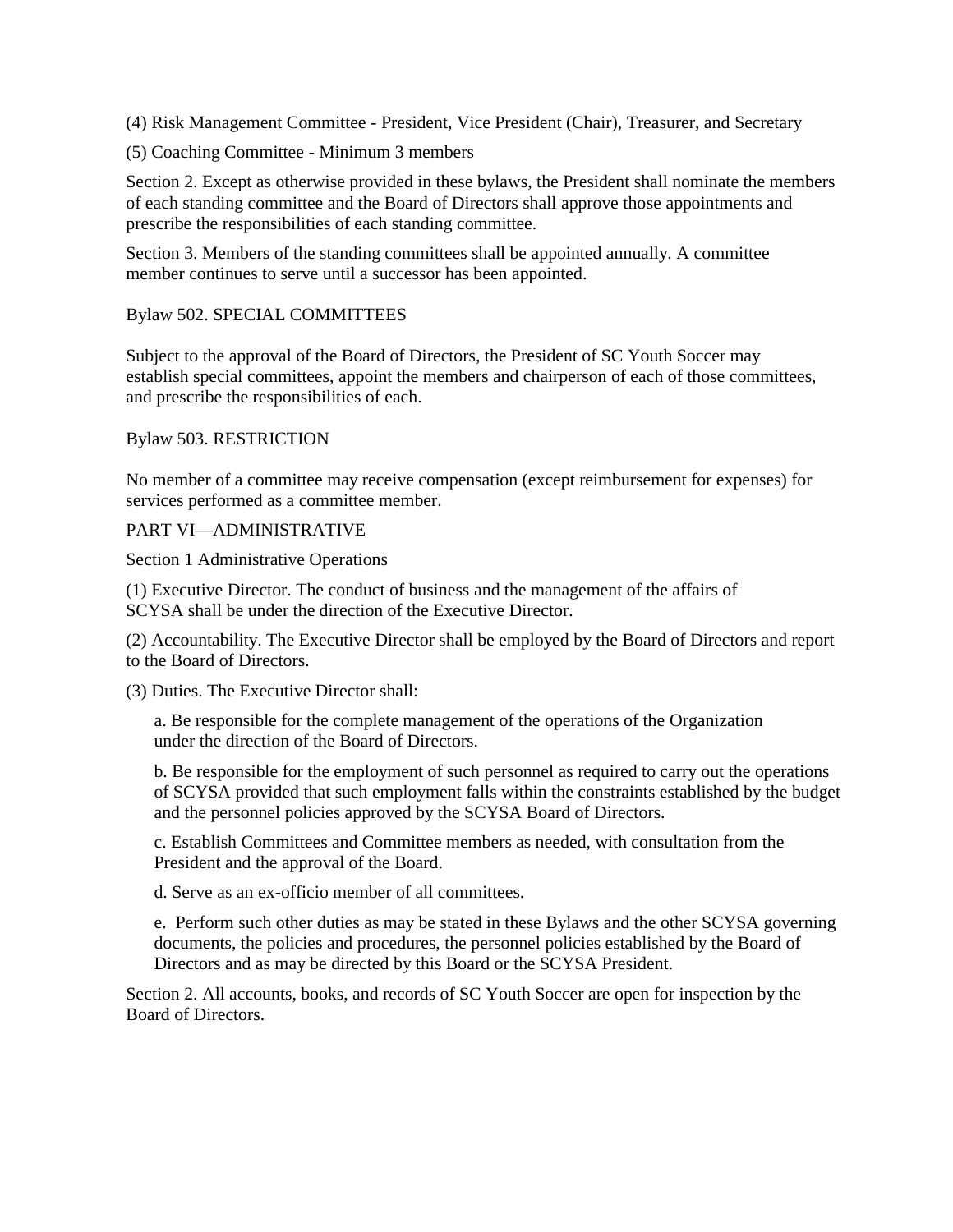### Bylaw 603. INDEMNIFICATION

Section 1. SC Youth Soccer shall indemnify each of its present or former directors, officers, employees, or official representatives, or any person who is or was serving another entity in any capacity at the request of SC Youth Soccer against all expenses actually and reasonably incurred by the person (including judgments, costs, and counsel fees) in connection with the defense of any pending or threatened litigation to which that person is, or is threatened to be made, partly because that person is or was serving in such a capacity. This right of indemnification may also apply to expenses of litigation which is compromised or settled, including amounts paid in settlement, if SC Youth Soccer approves the settlement as provided in section 2 of this bylaw. Such a person shall be indemnified if the person acted in good faith and in a manner the person reasonably believed to be in or not opposed to the best interests of SC Youth Soccer. The termination of any litigation by judgment, order, settlement, conviction, or plea of nolo contendere or its equivalent shall not, of itself, create a presumption that the person did not act in good faith or in a manner the person reasonably believed to be in or not opposed to the best interests of SC Youth Soccer.

Section 2. Any amount payable as indemnification under this bylaw may be paid by SC Youth Soccer on a determination by the Board of Directors, not including those members who have incurred expenses in connection with the litigation for which indemnification is sought, that the person in question met the standard of conduct provided for under section 1 of this bylaw.

Section 3. Any expenses incurred by a qualified person in connection with the defense of any litigation may be paid by SC Youth Soccer in advance of a final disposition of the litigation on receipt of a written commitment by that person to repay the amount advanced if it is determined under section 2 of this bylaw that that person is not entitled to indemnification under this bylaw.

Section 4. The Board of Directors may authorize the purchase of insurance on behalf of any person that may potentially be indemnified under this bylaw. That insurance may include indemnification for those persons for expenses of a kind not subject to indemnification under this bylaw.

### PART VII—GRIEVANCES, DISPUTES, AND APPEALS

### Bylaw 701. HEARING PROCEDURES

Section 1. In all hearings conducted under these bylaws, the parties shall be accorded:

1. notice of the specific charges or alleged violations in writing and possible consequences if the charges are found to be true;

2. at least ten (10) days between receipt of the notice of charges and the hearing within which to prepare a defense;

3. the right to have the hearing conducted at a time and place so as to make it practical for the person charged to attend;

4. a hearing before a disinterested and impartial body of fact-finders;

5. the right to be assisted in the presentation of one's case at the hearing, by attorney

or other third party representative;

6. the right to call witnesses and present oral and written evidence and argument;

7. the right to confront complainant and witnesses against them, including the right to be provided the identity of witnesses at least five (5) days in advance of the hearing;

8. the right to have a record made of the hearing if desired at their own cost;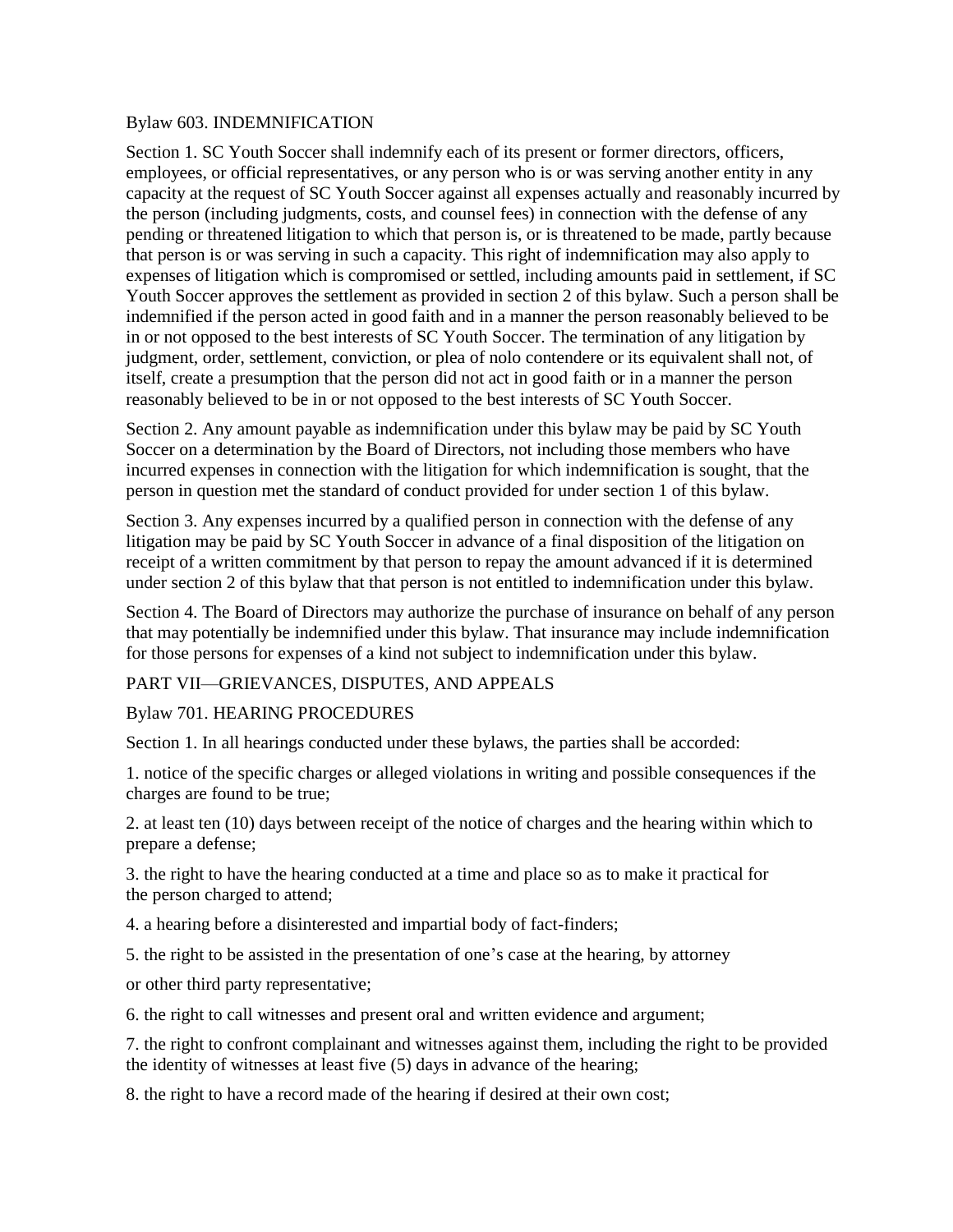9. a written decision, with reasons for the decision, based solely on the evidence of record, issued within ten  $(10)$  days of the hearing;

10. notice of any substantive and material action of the hearing panel in the course of the proceedings; and

11. quality concerning communications.

Section 2. All evidence shall be presented at the hearing unless otherwise requested by the hearing committee. No ex parte communication is permitted between a party and any person involved in making its decision or procedural determination. All communications regarding the matter must be submitted to all members of the hearing committee.

Bylaw 702. RESOLUTION OF DISPUTES

Section 1. A dispute between Organization Members shall be resolved by a special commission of the Board of Directors as follows:

(1) Any Organization Member involved in a dispute between or among Organization Members shall submit a written petition to the Board of Directors for the resolution of any dispute between or among Organization Members. The president, vice president, or any two members of the board of directors of a member of an Organization Member may submit a written petition to the Board of Directors for the resolution of a dispute within the Organization Member.

(2) Within 30 days of receiving the petition, the President of SC Youth Soccer, in consultation with the Board of Directors, shall appoint a special commission composed of 3 or 5 members.

(3) Each special commission may prescribe appropriate procedures for resolving the dispute, except that a hearing shall be conducted within 90 days of receipt of the petition, and a written decision or resolution shall be issued within 120 days of receipt of the petition. The hearing shall follow the same standards detailed in Bylaw 701 above.

(4) The decision of the special commission is final and binding on all parties.

(5) The Chair may require the disputing parties to participate in mediation before the appointment of the special commission, in which case the deadlines provided in paragraph (3) are extended by not more than 30 days.

Section 2. With respect to all other disputes, SC Youth Soccer

(1) favors the resolution of disputes through mediation whenever possible;

(2) shall provide for the prompt resolution of disputes; and

(3) shall prescribe policies to carry out this section.

Bylaw 703. EXHAUSTION OF REMEDIES

Section 1. No Member of SC Youth Soccer, official, league, club, team, player, coach, administrator or referee may invoke the aid of the courts in the United States or of a state without first exhausting all available remedies within the appropriate soccer organizations, and as provided within SC Youth Soccer.

Section 2. For a violation of this bylaw, the offending party shall be subject to suspension and fines, and shall be liable to SC Youth Soccer for all expenses incurred by SC Youth Soccer and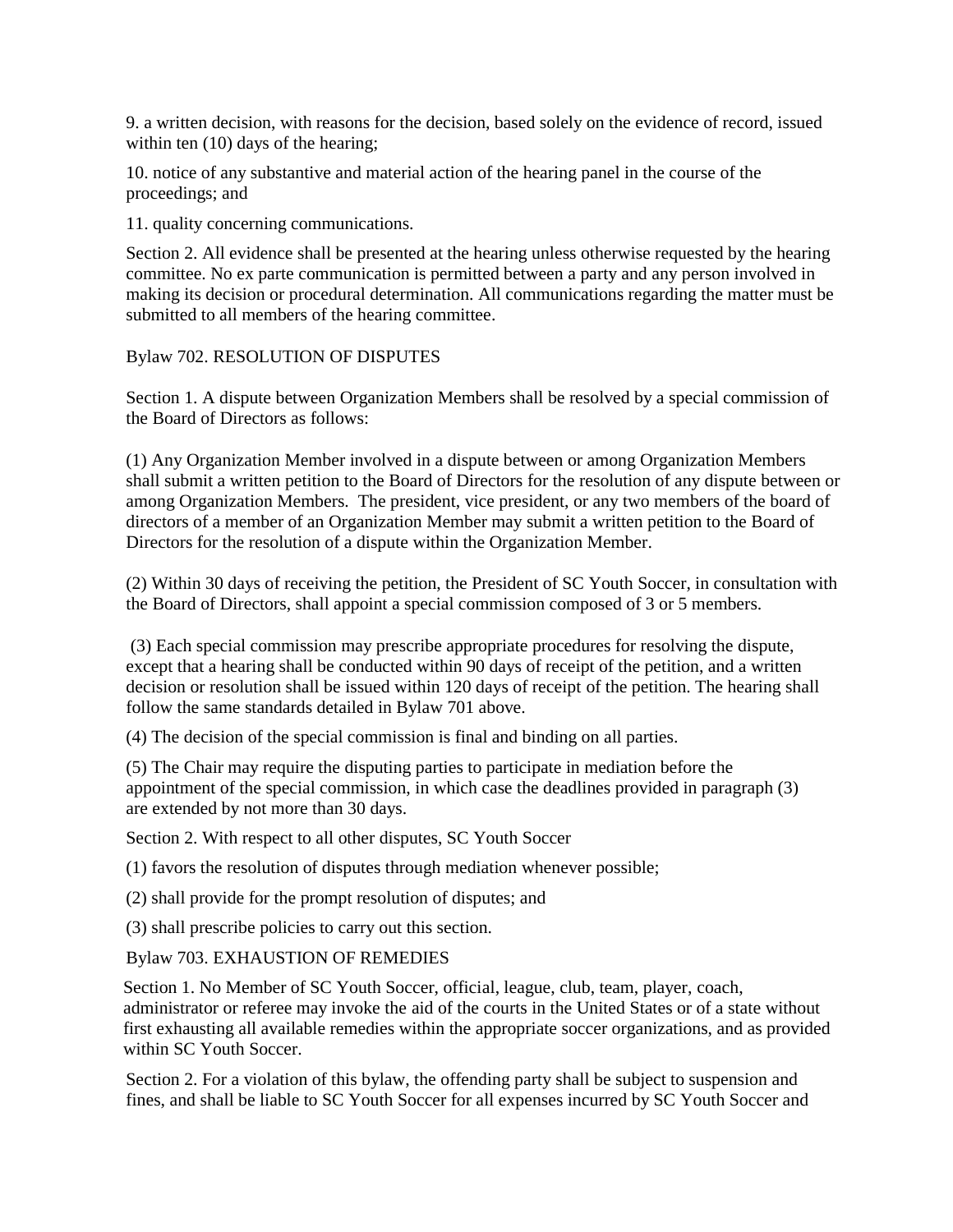its officers and members of the Board of Directors in defending each court action, including but not limited to the following: court cost; attorney's fees; reasonable compensation for time spent by SC Youth Soccer officials and employees in responding to and defending against allegations in the action, including responses to discovery and court appearances; travel expenses; and expenses for holding special Board of Directors meetings necessitated by court action.

# Bylaw 704. RECOVERY OF GRIEVANCE EXPENSES

Section 1. In this section, "party" means a Member of SC Youth Soccer, official, league, club, team, player, coach, administrator, or referee.

Section 2. If a party brings a grievance against SC Youth Soccer and does not prevail in the grievance, that party shall be liable to SC Youth Soccer for expenses incurred by SC Youth Soccer and its officials and staff in defending the grievance, including but not limited to the following:

- (1) grievance costs:
- (2) attorney's fees;

(3) reasonable compensation for time spent by SC Youth Soccer officials and staff in responding to and defending against allegations involved in the grievance, including responses to discovery and appearances regarding the grievance; and

(4) travel expenses.

Section 3. If the party fails to pay to SC Youth Soccer the expenses due under Section 2 of this bylaw, the party may be suspended or the party's membership or position terminated in SC Youth Soccer.

PART VIII—AMENDMENTS TO BYLAWS

# Bylaw 801. PROPOSING AMENDMENTS

Any proposed amendment to the charter or bylaws of SC Youth Soccer may be made by—

- (1) an Organization Member; (2) the Board of Directors;
- (3) a member of the Board of Directors;
- (4) a district; or
- (5) a committee of SC Youth Soccer.

# Bylaw 802. ADVANCE NOTICE

Section 1. Any proposed amendment to the bylaws of SC Youth Soccer must be submitted in writing to the Rules and Compliance Committee at least 60 days in advance of the Annual State Council meeting.

Section 2. Each proposed amendment received in compliance with Section 1 of this bylaw shall be sent in writing by SC Youth Soccer to the Board of Directors at least 30 days in advance of the Annual Board of Directors meeting.